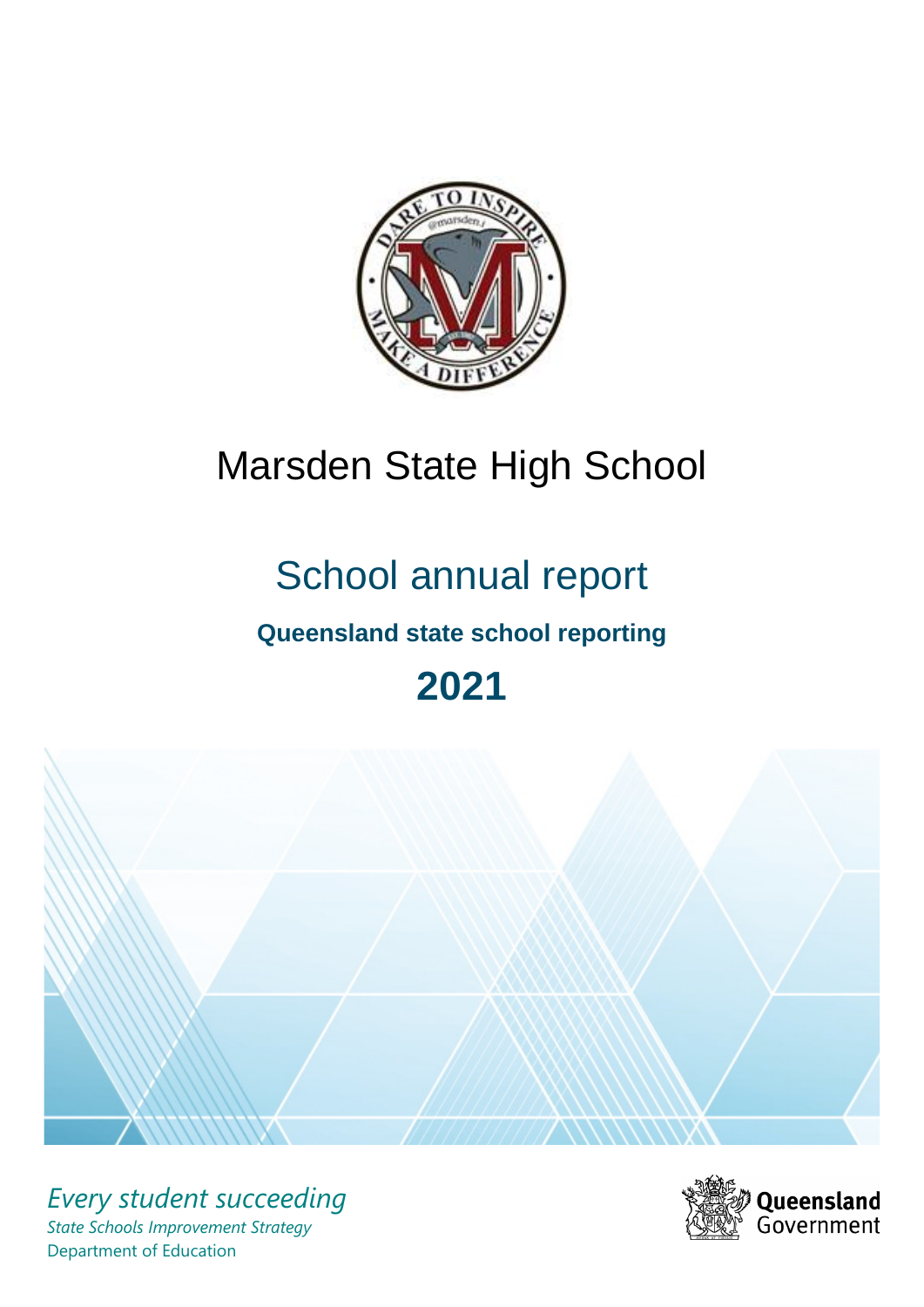**OFFICIAL – Public** Published as information source only. Public information used to create this report may not appear in this format in the public domain Please refer to disclaimer information.

#### **Contact details**

| <b>Postal Address</b> | PO Box 1490 Browns Plains 4118 |
|-----------------------|--------------------------------|
| <b>Phone</b>          | $(07)$ 3299 0555               |
| Fax                   | $(07)$ 3299 0500               |
| Email                 | principal@marsdenshs.eq.edu.au |
| Website               | https://marsdenshs.eq.edu.au   |

#### **Disclaimer**

The materials presented in this report are distributed by the Department of Education (the department) as an information source only.

The information and data in this report is subject to change without notice.<br>The department makes no statements, representations, or warranties about the accuracy or completeness of, and you should not rely on, any informa report. The department disclaim all responsibility and all liability (including without limitation, liability in negligence) for all expenses, losses, damages and costs you might incur as a

result of the information in this report being inaccurate or incomplete in any way, and for any reason.

Despite our best efforts, the department makes no warranties that the information in this report is free of infection by computer viruses or other contamination.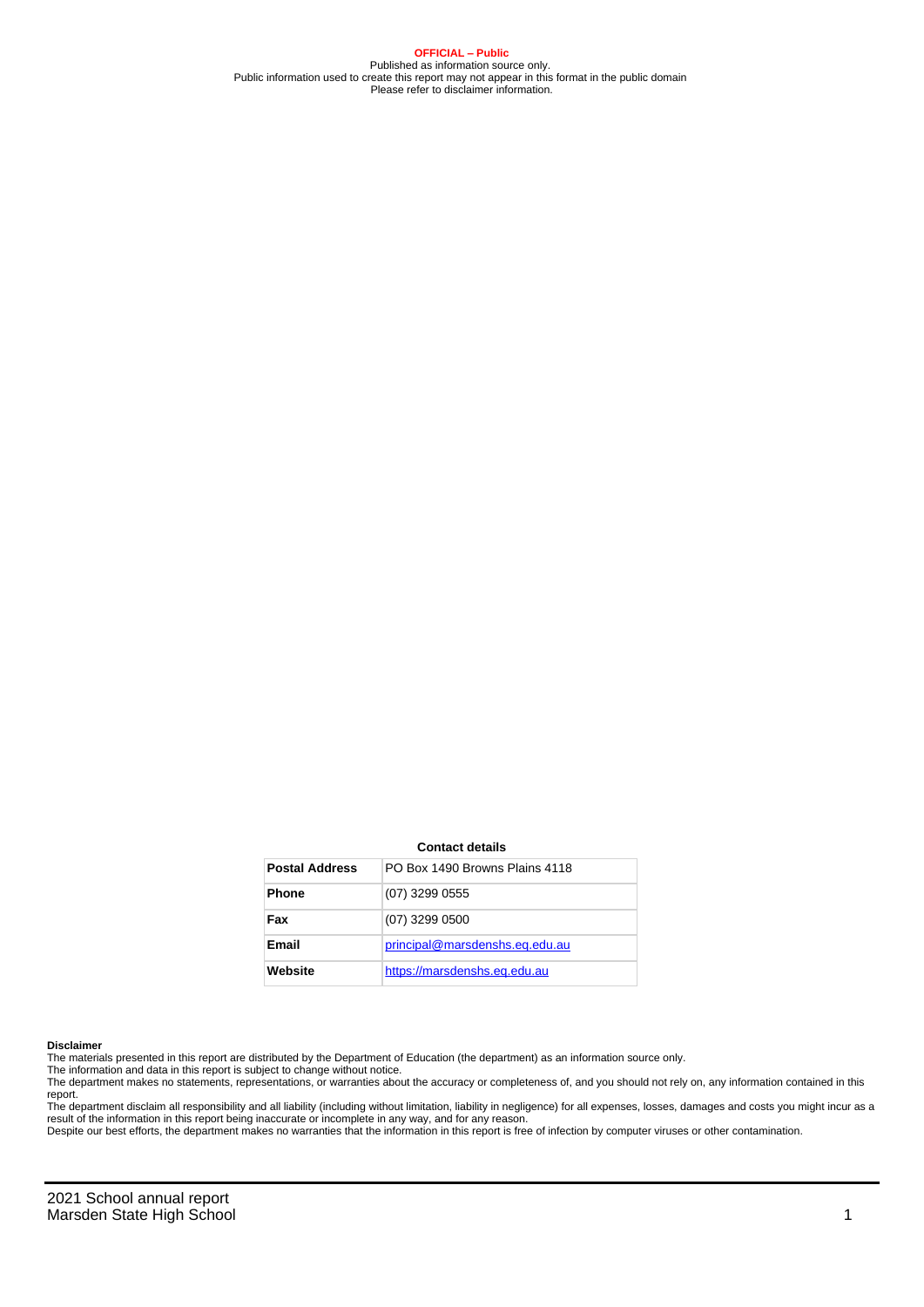| School context                   |                                                                                                                                                                                              |
|----------------------------------|----------------------------------------------------------------------------------------------------------------------------------------------------------------------------------------------|
| Coeducational or single sex      | Coeducational                                                                                                                                                                                |
| <b>Independent Public School</b> | No.                                                                                                                                                                                          |
| Year levels offered in 2021      | Year $7 -$ Year 12                                                                                                                                                                           |
| Webpages                         | Additional information about Queensland state schools is located on the:<br>My School website<br>Queensland Government data website<br>Queensland Government schools directory website.<br>٠ |

# **Characteristics of the student body**

## **Student enrolments**

### **Table 1: Student enrolments by year level**

|                   |       | <b>February</b> |       |       | <b>August</b> |       |
|-------------------|-------|-----------------|-------|-------|---------------|-------|
| Year Level        | 2019  | 2020            | 2021  | 2019  | 2020          | 2021  |
| Year <sub>7</sub> | 498   | 536             | 590   | 519   | 540           | 607   |
| Year 8            | 526   | 519             | 555   | 525   | 529           | 561   |
| Year 9            | 417   | 562             | 543   | 428   | 571           | 540   |
| Year 10           | 394   | 466             | 609   | 399   | 475           | 595   |
| Year 11           | 373   | 411             | 501   | 367   | 382           | 472   |
| Year 12           | 252   | 353             | 366   | 244   | 332           | 343   |
| <b>Total</b>      | 2,460 | 2,847           | 3,164 | 2,482 | 2,829         | 3,118 |

Notes

1. Student counts include headcount of all full- and part-time students at the school.

## **Average class sizes**

#### **Table 2: Average class size information for each phase of schooling**

| <b>Year Levels</b> | 2019 | 2020 | 2021 |
|--------------------|------|------|------|
| Year 7 – Year 10   | 25   | 25   | 24   |
| Year 11 – Year 12  | 19   | 19   | 20   |

Notes

1. Classes are measured against the target of 25 students per teacher in Prep to Year 3 and Years 11 to 12, and target of 28 students per teacher in Years 4 to 10. Where composite classes exist across cohorts (e.g. Year 3/4) the class size targets would be the lower cohort target.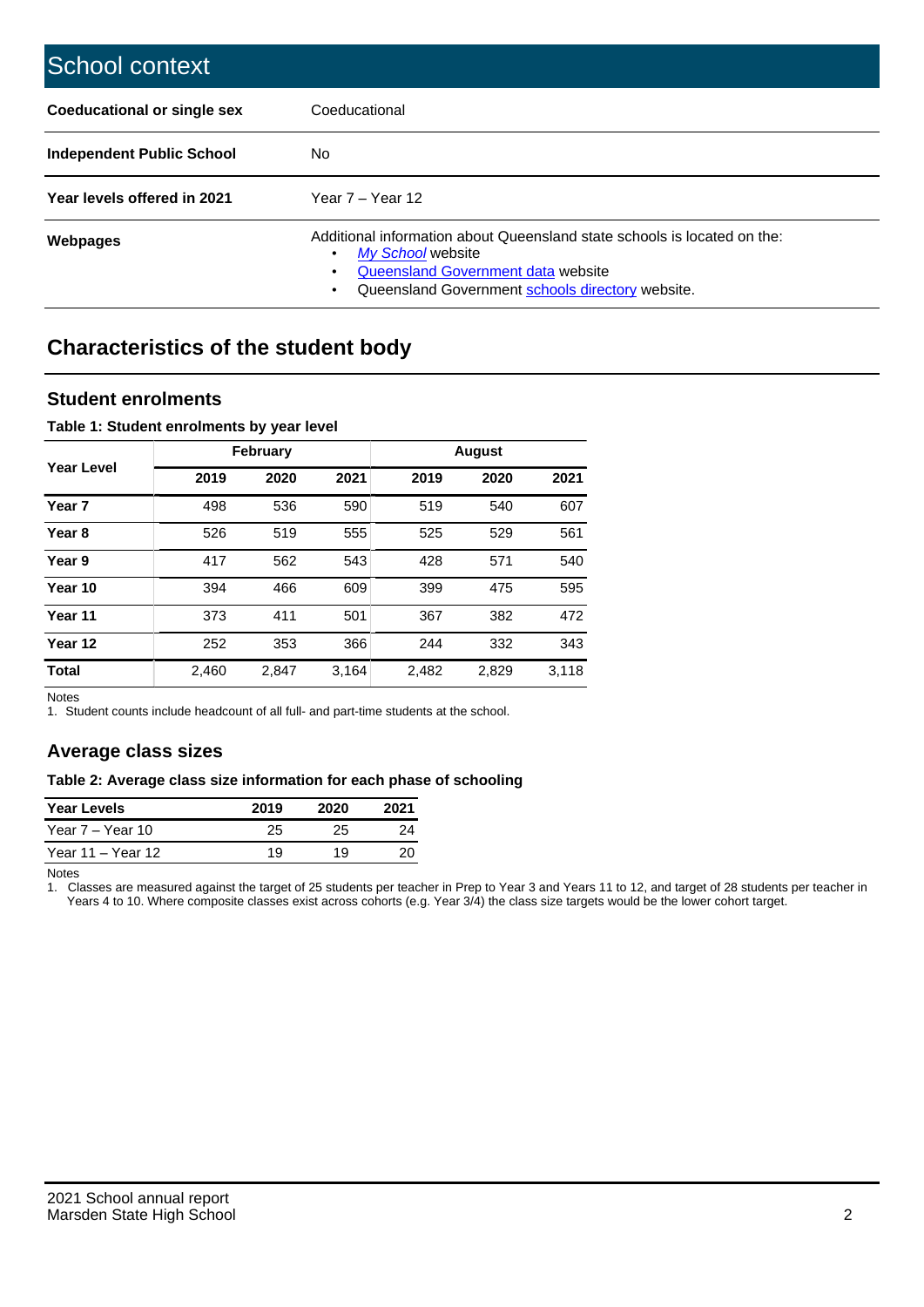## **Respectful relationships education**

To support students' learning, health and wellbeing all state schools are required to implement respectful relationships education through the Prep to Year 10 Australian Curriculum: Health and Physical Education and/or through school pastoral care programs across Prep to Year 12.

## **Parent, student and staff satisfaction**

Tables 3–5 show selected items from the Parent/Caregiver, Student and Staff School Opinion Surveys. In response to the COVID-19 health emergency, the annual school opinion surveys of students, teachers and staff were not administered in 2020. A new time series started in 2021 and data from this collection is not considered directly comparable with earlier collections due to significant methodology changes.

For state level information go to the **[School Opinion Survey](https://qed.qld.gov.au/publications/reports/statistics/schooling/schools/schoolopinionsurvey) webpage**.

#### **Table 3: Parent/Caregiver Survey**

| Percentage of parents/caregivers who agree <sup>1</sup> that:                                               | 2019  | 2020 | 2021  |
|-------------------------------------------------------------------------------------------------------------|-------|------|-------|
| This is a good school.                                                                                      | 82.1% |      | 91.5% |
| My child likes being at this school. <sup>2</sup>                                                           | 78.6% |      | 87.9% |
| My child feels safe at this school. <sup>2</sup>                                                            | 85.7% |      | 89.1% |
| My child's learning needs are being met at this school. <sup>2</sup>                                        | 85.7% |      | 82.0% |
| My child is making good progress at this school. <sup>2</sup>                                               | 88.9% |      | 85.7% |
| Teachers at this school expect my child to do his or her best. <sup>2</sup>                                 | 88.5% |      | 93.9% |
| Teachers at this school provide my child with useful feedback about his or her school<br>work. <sup>2</sup> | 88.5% |      | 87.4% |
| Teachers at this school motivate my child to learn. <sup>2</sup>                                            | 84.6% |      | 83.3% |
| Teachers at this school treat students fairly. <sup>2</sup>                                                 | 80.8% |      | 82.4% |
| I can talk to my child's teachers about my concerns. <sup>2</sup>                                           | 85.2% |      | 88.5% |
| This school works with me to support my child's learning. <sup>2</sup>                                      | 80.8% |      | 84.4% |
| This school takes parents' opinions seriously. <sup>2</sup>                                                 | 75.0% |      | 76.9% |
| Student behaviour is well managed at this school. <sup>2</sup>                                              | 70.4% |      | 75.9% |
| This school looks for ways to improve. <sup>2</sup>                                                         | 81.5% |      | 89.1% |
| This school is well maintained. <sup>2</sup>                                                                | 80.8% |      | 92.9% |

Notes

1. Agree represents the percentage of respondents who Somewhat Agree, Agree or Strongly Agree with the statement.

2. Nationally agreed parents/caregiver items.

3. DW = Data withheld to ensure confidentiality.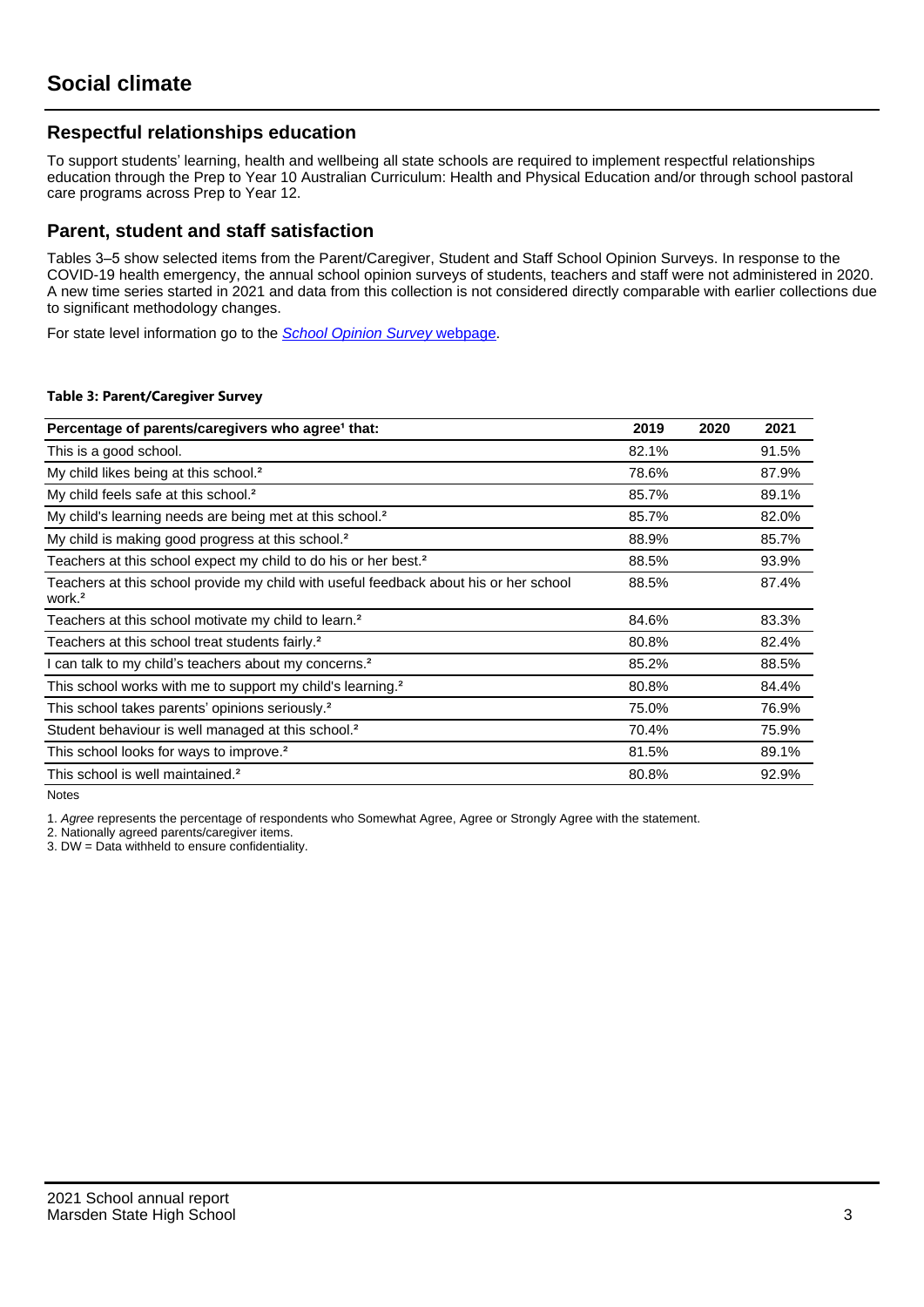#### **Table 4: Student Survey**

| Percentage of students who agree <sup>1</sup> that:                            | 2019  | 2020 | 2021  |
|--------------------------------------------------------------------------------|-------|------|-------|
| I like being at my school. <sup>2</sup>                                        | 83.1% |      | 71.9% |
| I feel safe at my school. <sup>2</sup>                                         | 79.8% |      | 77.6% |
| My teachers motivate me to learn. <sup>2</sup>                                 | 78.7% |      | 84.8% |
| My teachers expect me to do my best. <sup>2</sup>                              | 93.2% |      | 96.8% |
| My teachers provide me with useful feedback about my school work. <sup>2</sup> | 87.6% |      | 87.1% |
| Teachers at my school treat students fairly. <sup>2</sup>                      | 73.0% |      | 75.9% |
| I can talk to my teachers about my concerns. <sup>2</sup>                      | 55.8% |      | 64.6% |
| My school takes students' opinions seriously. <sup>2</sup>                     | 65.2% |      | 61.3% |
| Student behaviour is well managed at my school. <sup>2</sup>                   | 57.3% |      | 56.0% |
| My school looks for ways to improve. <sup>2</sup>                              | 89.7% |      | 87.6% |
| My school is well maintained. <sup>2</sup>                                     | 81.8% |      | 79.6% |
| My school gives me opportunities to do interesting things. <sup>2</sup>        | 79.1% |      | 88.9% |

Notes

1. Agree represents the percentage of respondents who Somewhat Agree, Agree or Strongly Agree with the statement.

2. Nationally agreed student items.

3. DW = Data withheld to ensure confidentiality.

### **Table 5: Staff Survey**

| Percentage of staff who agree <sup>1</sup> that:                                                            | 2019  | 2020 | 2021  |
|-------------------------------------------------------------------------------------------------------------|-------|------|-------|
| I feel confident embedding Aboriginal and Torres Strait Islander perspectives across the<br>learning areas. | 85.3% |      | 74.6% |
| I enjoy working at this school. <sup>2</sup>                                                                | 94.9% |      | 85.6% |
| I feel this school is a safe place in which to work. <sup>2</sup>                                           | 94.3% |      | 84.5% |
| I receive useful feedback about my work at this school. <sup>2</sup>                                        | 85.8% |      | 84.2% |
| Students are encouraged to do their best at this school. <sup>2</sup>                                       | 92.9% |      | 90.6% |
| Students are treated fairly at this school. <sup>2</sup>                                                    | 82.1% |      | 77.6% |
| Student behaviour is well managed at this school. <sup>2</sup>                                              | 87.8% |      | 64.3% |
| Staff are well supported at this school. <sup>2</sup>                                                       | 87.3% |      | 72.6% |
| This school takes staff opinions seriously. <sup>2</sup>                                                    | 79.4% |      | 62.8% |
| This school looks for ways to improve. <sup>2</sup>                                                         | 95.5% |      | 89.6% |
| This school is well maintained. <sup>2</sup>                                                                | 90.4% |      | 78.4% |
| This school gives me opportunities to do interesting things. <sup>2</sup>                                   | 96.7% |      | 87.4% |

Notes

1. Agree represents the percentage of respondents who Somewhat Agree, Agree or Strongly Agree with the statement.

2. Nationally agreed staff items.

3. DW = Data withheld to ensure confidentiality.

# **Description of how this school manages non-attendance**

Queensland state schools manage non-attendance in line with the Queensland Department of Education procedures: [Managing Student Absences and Enforcing Enrolment and Attendance at State Schools](https://ppr.qed.qld.gov.au/pp/managing-student-absences-and-enforcing-enrolment-and-attendance-at-state-schools-procedure); and [Roll Marking in State Schools,](https://ppr.qed.qld.gov.au/pp/roll-marking-in-state-schools-procedure) which outline processes for managing and recording student attendance and absenteeism.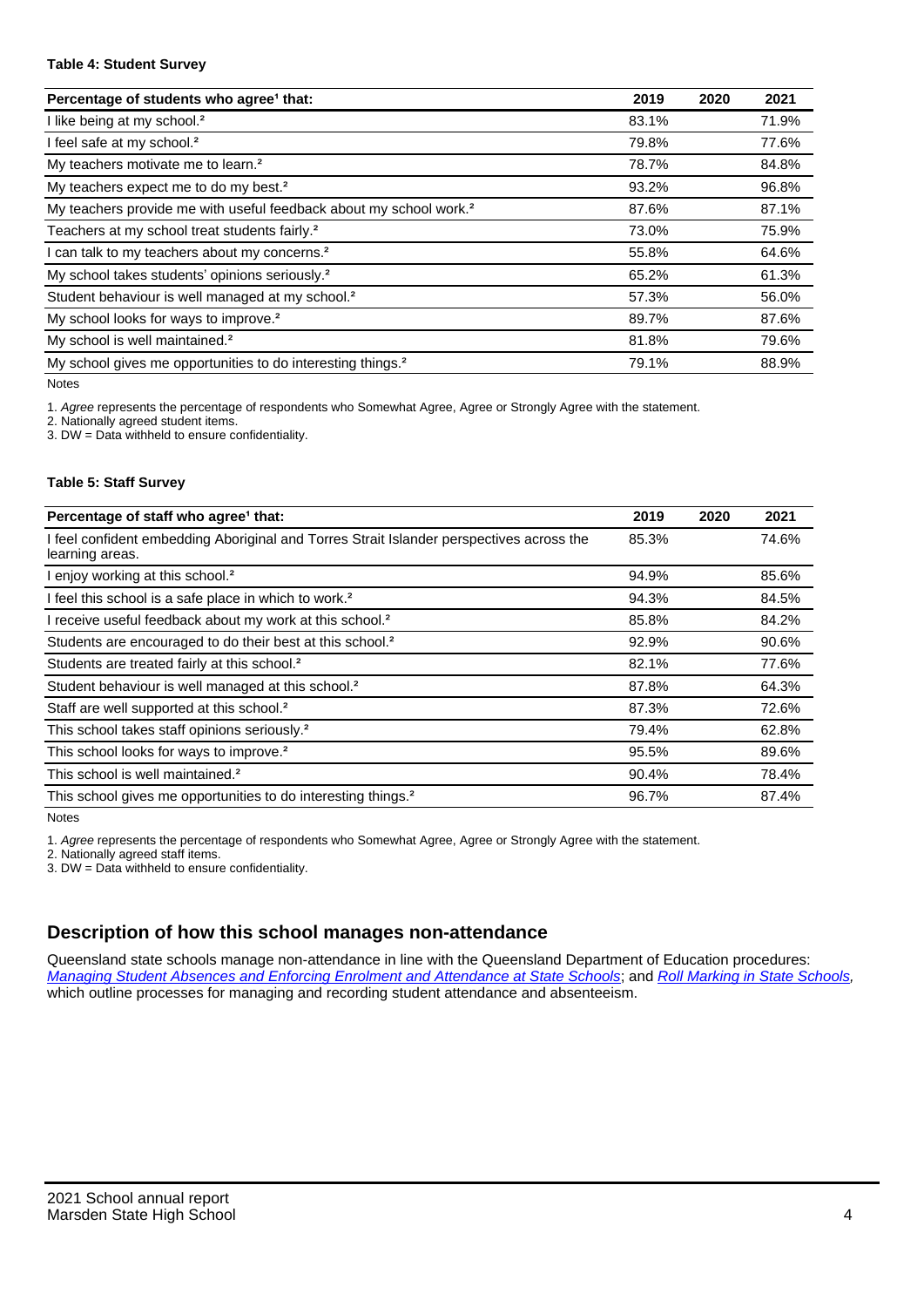# **School disciplinary absences**

#### **Table 6: Count of school disciplinary absences at this school**

| Type of school disciplinary absence | 2019 | 2020 | 2021 |
|-------------------------------------|------|------|------|
| Short suspension                    | 631  | 567  | 810  |
| Long suspension                     | 35   | 30   | 52   |
| Exclusion                           | 29   | 40   | 42   |
| Cancellation                        | 10   | 16   | 12   |
| Total                               | 705  | 653  | 916  |

Notes

1. School disciplinary absence (SDA) data is a total of short suspensions (1–10 days), long suspensions (11–20 days), exclusions and cancellations. 2. The number of SDAs is not the number of students who received an SDA as one student may be suspended several times in a school year. Each time a student is suspended it is recorded as an additional SDA. The data does not reflect the outcomes of appeal decisions.

3. 2020 data was impacted by the COVID-19 health emergency. There were significantly fewer SDAs during the home-based learning period (the first five weeks of Term 2) compared to other years.

# **School funding**

## **School income broken down by funding source**

School income, reported by financial year accounting cycle using standardised national methodologies and broken down by funding source is available via the [My School](http://www.myschool.edu.au/) website.

## **How to access our income details**

- 1. Click on the My School link <http://www.myschool.edu.au/>.
- 2. Enter the school name or suburb of the school you wish to search.

| Search by school name or suburb | <b>School sector</b> | School type | <b>State</b> |  |
|---------------------------------|----------------------|-------------|--------------|--|
|                                 |                      |             |              |  |

3. Click on View School Profile to access the school's profile.



4. Click on Finances and select the appropriate year to view school financial information.

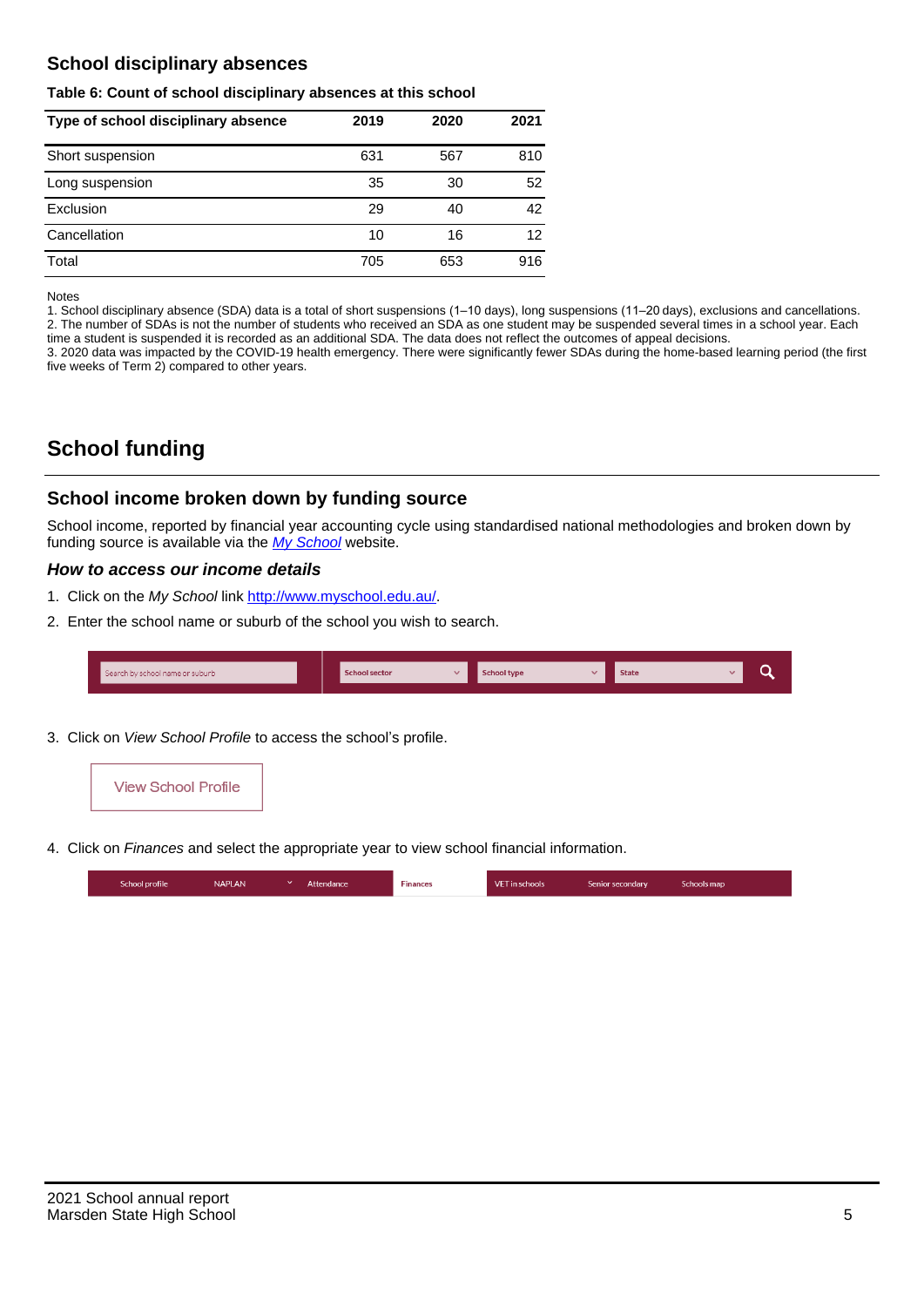# **Teacher standards and qualifications**

The Teacher registration eligibility requirements: Policy (p.1) states:

To be eligible for registration, a person must satisfy the Queensland College of Teachers (QCT) that they meet requirements regarding qualification and experience, or have otherwise met the requirements of the Australian Professional Standards for Teachers (APST). A person must also satisfy the QCT that they are suitable to teach and meet English language proficiency requirements. All these requirements are specified in the Act and the Education (Queensland College of Teachers) Regulation 2005 (the Regulation).

The qualifications required for teacher registration are successful completion of either -

- (a) a four-year initial teacher education program including teacher education studies of at least one year (e.g. a Bachelor of Education, or a double Bachelor degree in Science and Teaching) or
- (b) a one-year graduate initial teacher education program following a degree (e.g. a one-year Graduate Diploma of Education (Secondary) after a three-year Bachelor degree) or
- (c) another course of teacher education that the QCT is reasonably satisfied is the equivalent of (a) or (b). These are considered on a case-by-case basis.

For more information, please refer to the following link:

• <https://www.qct.edu.au/registration/qualifications>

# **Workforce composition**

## **Staff composition, including Indigenous staff**

### **Table 7: Workforce composition for this school**

|                    | <b>Teaching staff</b> |      |      | Non-teaching staff |      |      | Indigenous staff |      |      |
|--------------------|-----------------------|------|------|--------------------|------|------|------------------|------|------|
| <b>Description</b> | 2019                  | 2020 | 2021 | 2019               | 2020 | 2021 | 2019             | 2020 | 2021 |
| Headcount          | 175                   | 193  | 221  | 98                 | 112  | 111. | <5               | <5   |      |
| <b>FTE</b>         | 167                   | 188  | 212  | 72                 | 80   | 83   | $<$ 5            | <:   |      |

Notes

1. Teaching staff includes school leaders.

2. Indigenous refers to Aboriginal and Torres Strait Islander people of Australia.

3. FTE = full-time equivalent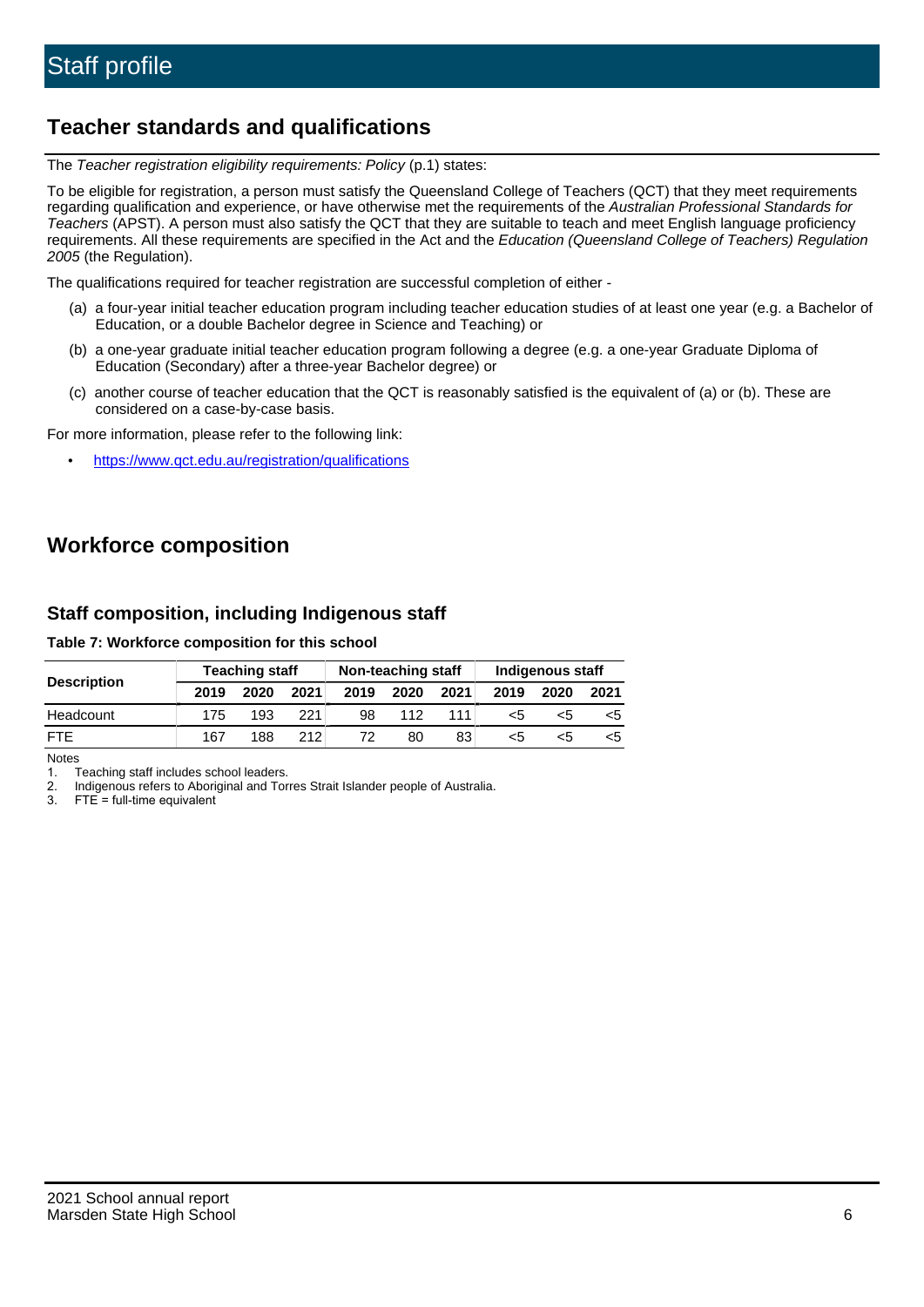# **Key student outcomes**

## **Student attendance**

Tables 8–9 show attendance rates at this school as percentages. In 2020, the COVID-19 health emergency affected student attendance in Queensland Government schools. Comparisons between 2020 and other years' attendance data should not be made.

#### **Table 8: Overall student attendance at this school**

| <b>Description</b>                                  | 2019 | 2020 | 2021 |
|-----------------------------------------------------|------|------|------|
| Overall attendance rate for students at this school | 87%  | 79%  | 85%  |

Notes

1. The attendance rate is the full- and part-time days attended as a percentage of enrolled school days.

2. Full-time students only.

#### **Table 9: Student attendance rates for each year level at this school**

| <b>Year Level</b> | 2019 | 2020 | 2021 |
|-------------------|------|------|------|
| Year 7            | 90%  | 81%  | 90%  |
| Year 8            | 88%  | 78%  | 84%  |
| Year 9            | 85%  | 79%  | 84%  |
| Year 10           | 85%  | 78%  | 83%  |
| Year 11           | 87%  | 78%  | 85%  |
| Year 12           | 87%  | 81%  | 84%  |

Notes

1. The attendance rate is the full- and part-time days attended as a percentage of enrolled school days.

2. Full-time students only.

3. DW = Data withheld to ensure confidentiality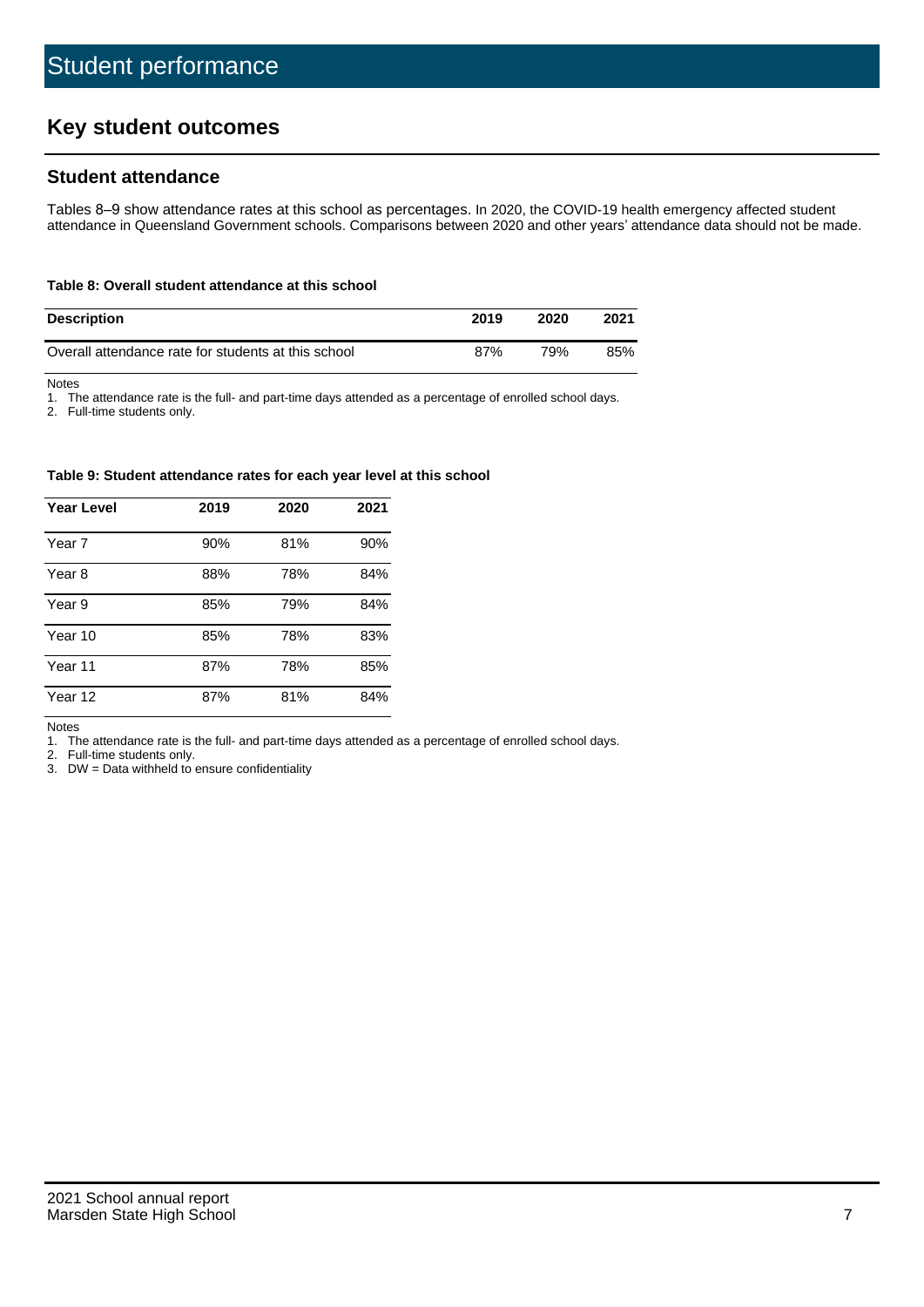# **NAPLAN**

Our reading, writing, spelling, grammar and punctuation, and numeracy results for the Years 3, 5, 7 and 9 NAPLAN tests are available via the [My School](http://www.myschool.edu.au/) website.

### **How to access our NAPLAN results**

- 1. Click on the My School link <http://www.myschool.edu.au/>.
- 2. Enter the school name or suburb of the school you wish to search.

| Search by school name or suburb | <b>School sector</b> | <b>School type</b>                        |          | <b>State</b> |  |
|---------------------------------|----------------------|-------------------------------------------|----------|--------------|--|
|                                 |                      |                                           |          |              |  |
|                                 |                      | $\sim$ $\sim$ $\sim$ $\sim$ $\sim$ $\sim$ | $\cdots$ |              |  |

3. Click on View School Profile of the appropriate school to access the school's profile.

| <b>View School Profile</b> |
|----------------------------|
|----------------------------|

4. Click on NAPLAN and select a year to view school NAPLAN information.

|  | School profile | <b>NAPLAN</b><br>$\sim$ 1 | Attendance | <b>Finances</b> | <b>VET</b> in schools | Senior secondary | Schools map |
|--|----------------|---------------------------|------------|-----------------|-----------------------|------------------|-------------|
|--|----------------|---------------------------|------------|-----------------|-----------------------|------------------|-------------|

#### Notes

- 1. If you are unable to access the internet, please contact the school for a hard copy of the school's NAPLAN results.
- 2. The National Assessment Program Literacy and Numeracy ([NAPLAN\)](http://www.nap.edu.au/naplan) is an annual assessment for students in Years 3, 5, 7 and 9.